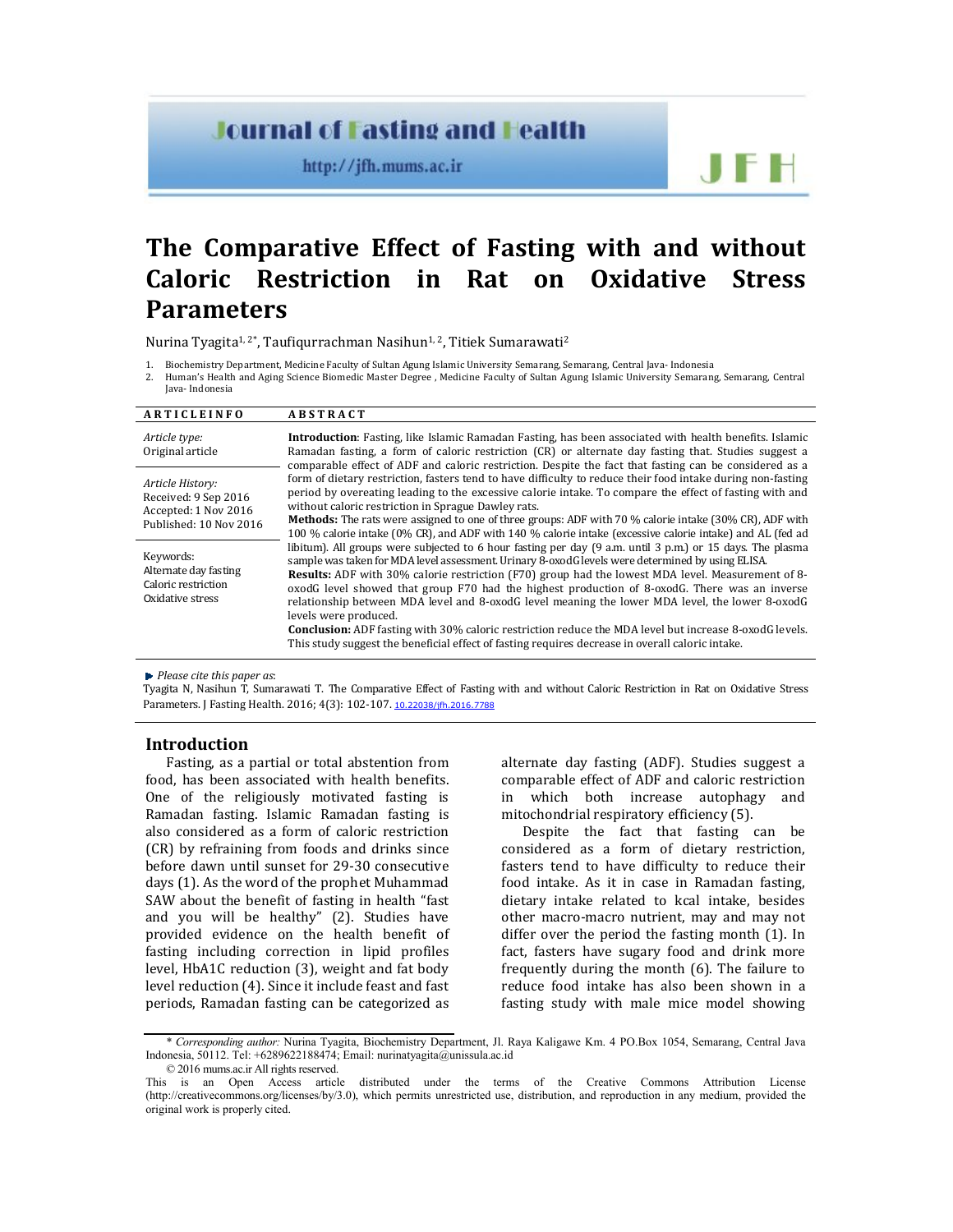that mice subjected ADF consumed relatively the same amount of food in 48-h period as did that male mice in those fed AL. These excessive calorie intake has been shown to increase in blood glucose level as well as corresponding production of ROS and inflammatory cytokines (7), thus increasing degenerative diseases risks.

Malondyaldehyde (MDA) and 8-oxo-7, 8 dihydro-2'deoxyguanosine (8-oxodG*)* are oxidative stress indicators generated due to the interaction between free radicals with cell membrane and DNA core. MDA is generated as the result of lipid peroxidation when hydroxyl (OH- ) free radical disentangles 1 hydrogen atom from polyunsaturated fatty acid (PUFA) at the phospholipid layer of cell membrane (8). In addition, 8-oxodG is generated due to the interaction of hydroxyl (OH- ) free radical with purine bases of DNA core or mitochondria (9). Therefore, the decrease production of MDA and 8-oxodG will lead to the decrease in the degenerative diseases risks.

A study suggests the need to study the benefit of ADF while also considering the potential risks of increased calorie intake commonly occur during non-fasting periods (10). To gain insight into the health benefit effect of fasting, this study compared the effect of fasting with and without caloric restriction in rats.

### **Material and methods** *Animal and Food Intake*

Twenty four male 250 to 300 g Sprague Dawley were obtained and housed in Centre for Food and Nutrition of Gajah Mada University laboratory. The rats were assigned to one of three groups: ADF with 70 % calorie intake (30% CR), ADF with 100 % calorie intake (0% CR), and ADF with 140 % calorie intake (excessive calorie intake) and AL, fed ad libitum. All groups were subjected to 6 hour fasting per day (9 a.m. until 3 p.m.) or 15 days. The amount of calories needed for an adult human (70kg) is about 2000 kkal/day. Hence, the amount of calories needed for a 200 gram-rat is about 36 kkal/day (converting dosage for a 200 gram-rat is 0.018). All rats were fed with AIN-93M pellets where 1 gram of AIN-93M is equivalent to 3.6 kkal. For group 1-3, AIN-93M pellets were administered by gavage feeding with 30% from total diet/day at 9 am and 70% at 3 pm. Food intake administered each day in group 1, 2, and 3 were 25.2 gram, 36 gram, and 50.4 gram. AIN-93M formulation shown in table 1.

*J Fasting Health. 2016; 4(3):102-107. 103*

Meanwhile, pellets and water were provided ad libitum for rats in group 4. At days 16, MDA level in plasma was measured. All procedures were approved by Bioethic committee of Medical Faculty, Sultan Agung Islamic University.

**Table 1.** AIN-93M composition (31)

| <b>INGREDIENT</b>                                | (g/kg diet) |
|--------------------------------------------------|-------------|
| Cornstarch                                       | 465.992     |
| Casein (>85% protein)                            | 140.000     |
| Dextrinized cornstarch (90-94% tetrasaccharides) | 155.000     |
| Sucrose                                          | 100.000     |
| Soybean oil (no additives)                       | 40.000      |
| Fiber                                            | 50.000      |
| Mineral mix (AIN-93G-MX)                         | 35.000      |
| Vitamin mix (AIN-93-VX)                          | 10.000      |
| L-cystine                                        | 1.800       |
| Choline bitartrate (41.1% choline)               | 2.500       |
| Tert-Butylhydroquinone (TBHO), mg                | 8.0         |

#### *MDA Assay*

The MDA assay was conducted by the method of Thiobarbituric acid reactive substances (TBARS) assay reported by Moselhy (11). MDA analysis is a method based on the reaction of thiobarbituric acid with some lipid peroxidation products in an acidic environment at an increased temperature. The product forms a pink colour enabling its spectrophotometric assay. The procedure starts with the addition of 1.5 mL of 20% acetic acid, 1.5 mL of 0.8% thiobarbituric acid, 200 µL of 8.1% sodium dodecil sulphate, and 700 µL of distilled water to a 100 µL sample. After being heated in boiling water for 60 min and 1 mL of distilled water and 5 mL of buthanol/pyridine  $(14/1: v/v)$  were added to the samples. The samples were then centrifuged before the measurement of supernatant absorbance.

#### *Urinary 8***-***oxodG* **determination**

Urinary 8-oxodG levels in urine were determined by using ELISA assay described previously (12). Briefly, after collected and agitation, the volume of the sample was measured. 2 £ 1ml of the homogenized urine were kept at 2808C. To 1 ml of urine, 100ml of 3mol/l Tris–EDTA solution pH 8.6 were added and vortex mixed for 30s. After that, the solution was applied to Bond Elute C18 (OH) SPE (3ml) column that had been prepared with 3ml methanol and 3ml water. The column was washed with 3ml water followed by 3ml 2.5% acetonitrile and 1.5% methanol in 10mmol/l borate pH 7.9. The sample was eluted with 3ml of the same buffer and applied to a Bond Elute strong cation exchange column (3ml) prepared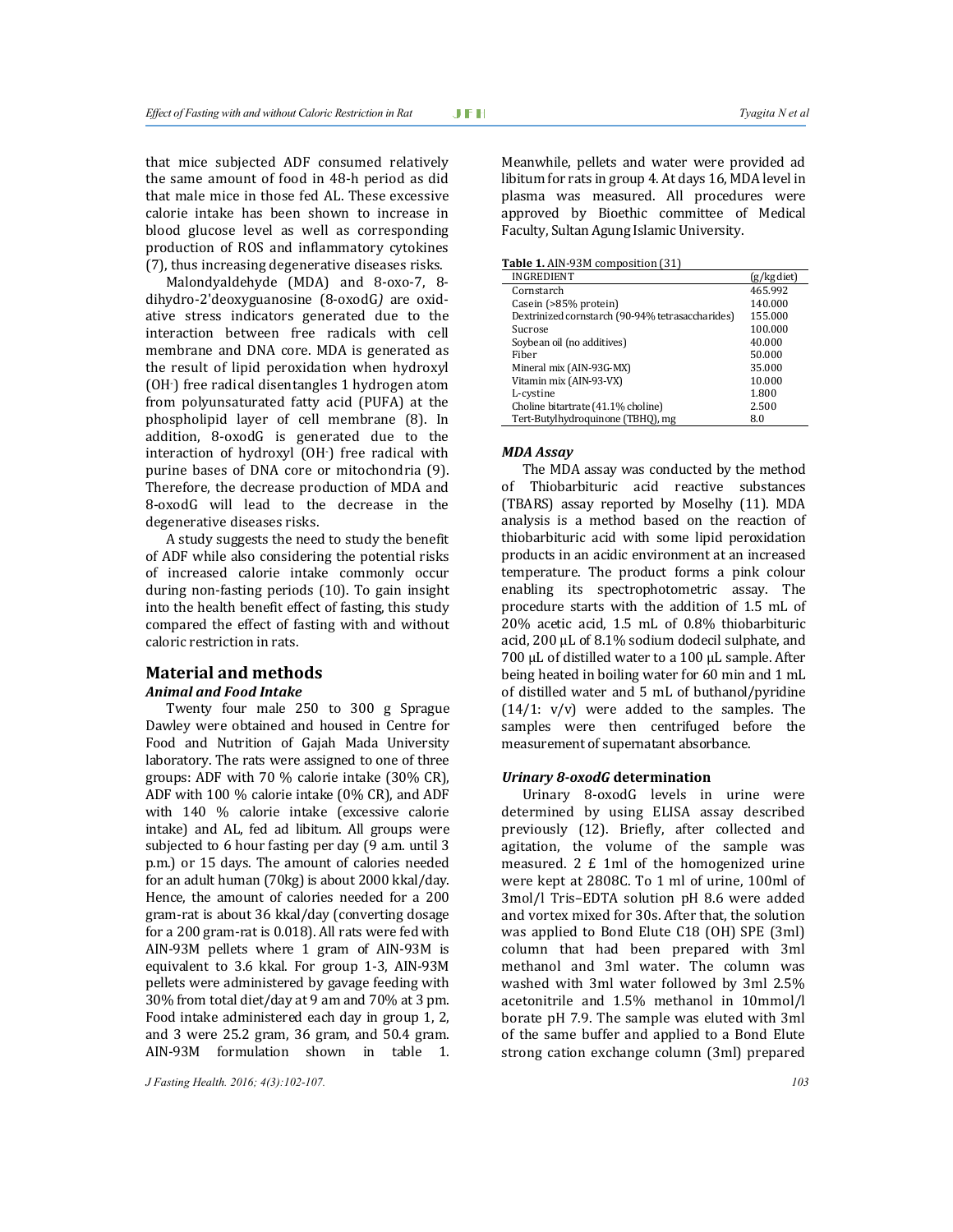with 3ml methanol and 3ml borate buffer pH 7.9. The 8-oxo-dG was eluted with 2ml of acetonitrile/methanol buffer in borate and then adjusted to pH 6.0 with 1mol/l HCl. About 4ml of 50:50 dichloromethane was added and vortex mixed for 30s. The sample was then centrifuged for 10 min at 3500 rpm, the upper aqueous layer aspirated off and 3ml of organic layer evaporated to dryness under nitrogen at 508C. Finally, the sample was reconstituted in 1ml HPLC running buffer without acetonitrile and 50ml injected into HPLC column. The 8-oxo-dG values were expressed as the ratio to creatinine urine concentration given in mmol/ml.

#### *Statistics*

Results were calculated as means ± standard error of the mean (SEM). Statistical significance was determined by One-Way ANOVA followed by post hoc test. A value of P<0.05 was considered significant.

## **Results**

As shown in table 2, measurement of MDA plasma by using showed that ADF with 30% calorie restriction (F70) group had the lowest MDA level (0.770 nmol/mL) followed by ADF with 0% (F100) group (1.298 nmol/mL), AL (calories-*ad libitum)* group (3.924 nmol/mL). Interestingly, although all rats in group ADF with excessive calorie (F140) group were subjected to fasting, excessive calorie consumption (140% total calories intake), they had higher MDA level compared to the other groups with less total

**Table 2**. Experimental data of MDA and 8-oxodG

calorie intake. Measurement of 8-oxodG level, interestingly, showed that group F70 had the highest production of 8-oxodG (5.040 ng/mL), followed by F100 group (3.260 ng/mL), AL (2.660 ng/mL) group, and F140 group (2.580 ng/mL). The result of MDA and 8-oxodG levels were then analyzed with one-way ANOVA. For parametric test, the data were normally distributed (Shapiro-Wilk, P<0.05) and equal (Levene test, P<0.05). The statistical analysis using one-way ANOVA resulted in a significant difference (P<0.05).

Post-hoc test using LSD of two variables (table 3) showed that there was a significant difference of MDA levels for all group comparisons. MDA levels for F70 group was significantly lower compared to that of F100 group (P=0.010), group AL (P=0.000),and group F140. When we compared MDA level for group F100 to group F140 and AL group, the MDA level for group F100 was significantly lower than that of the two other groups (both P=0.000). In other words, AL100 group had a significant lower MDA level than F140 group (P=0.000).

Meanwhile, post-hoc test for 8-oxodG level showed that 8-oxodG level for group AL was significantly lower compared to group F70  $(P=0.000)$  and group F100 (P=0.000). However, the level of 8-oxodG on group AL was not significantly different compared to that of F140 group (P=0.576). The level of 8-oxodG was significantly lower for group F140 compared to that of F100 group  $(P=0.001)$  and F70 group  $(P=0.000)$ . 8-oxodG level for F100 was significantly lower compared to that of F70

|                                                       |                        | <b>GROUPS</b>     |               |                                        |       |  |  |
|-------------------------------------------------------|------------------------|-------------------|---------------|----------------------------------------|-------|--|--|
| <b>VARIABLE</b>                                       | FASTING 70%            | FASTING 100%      | FASTING 140%  | Ad lib 100%                            |       |  |  |
|                                                       | $Mean \pm SD$          | $Mean \pm SD$     | $Mean \pm SD$ | $Mean \pm SD$                          |       |  |  |
| weight (gram)                                         | 290.80±5.630           | 292.00±8.456      | 308.20±4.438  | 298.00±6.671                           |       |  |  |
| MDA (nmol/mL)                                         | $0.770 \pm 0.175$      | 1.298±0.889       | 3.924±0.378   | $2.418 \pm 0.383$                      |       |  |  |
| Shapiro-wilk                                          | 0.585                  | 0.777             | 0.998         |                                        | 0.942 |  |  |
| Levene test                                           |                        | $P=0.129$         |               |                                        |       |  |  |
| one way ANOVA                                         |                        | $P=0.000$         |               |                                        |       |  |  |
| $8-0X0dG$ (ng/mL)                                     | $5.040 \pm 0.207$      | $3.260 \pm 0.207$ |               | $2.660 \pm 0.207$<br>$2.580 \pm 0.258$ |       |  |  |
| Shapiro-wilk                                          | 0.754                  | 0.754             | 0.754         | 0.501                                  |       |  |  |
| Levene test                                           |                        | $P=0.781$         |               |                                        |       |  |  |
| one way ANOVA                                         |                        | $P=0.000$         |               |                                        |       |  |  |
|                                                       |                        |                   |               |                                        |       |  |  |
| <b>Table 3. Post-Hoc LSD test for MDA and 8-oxodG</b> |                        |                   |               |                                        |       |  |  |
| No.                                                   | <b>GROUPS</b>          | MDA difference    | P             | 8-oxo-dG difference                    | P     |  |  |
| 1.                                                    | Ad lib vs fasting 140% | $-1.506$          | 0.000         | $-0.080$                               | 0.576 |  |  |
| 2.                                                    | Ad lib vs fasting 100% | 1.120             | 0.000         | $-0.680$                               | 0.000 |  |  |

| <b>.</b> | Ad lib vs fasting 140%       | $-1.506$ | 0.000 | $-0.080$ | 0.576 |
|----------|------------------------------|----------|-------|----------|-------|
| <u>.</u> | Ad lib vs fasting 100%       | 1.120    | 0.000 | $-0.680$ | 0.000 |
| .        | Ad lib vs fasting 70%        | 1.648    | 0.000 | $-2.460$ | 0.000 |
|          | Fasting 140% vs fasting 100% | 2.626    | 0.000 | $-0.600$ | 0.001 |
| .        | Fasting 140% vs fasting 70%  | 3.154    | 0.000 | $-2.380$ | 0.000 |
|          | Fasting 100% vs fasting 70%  | 0.528    | 0.010 | $-1.780$ | 0.000 |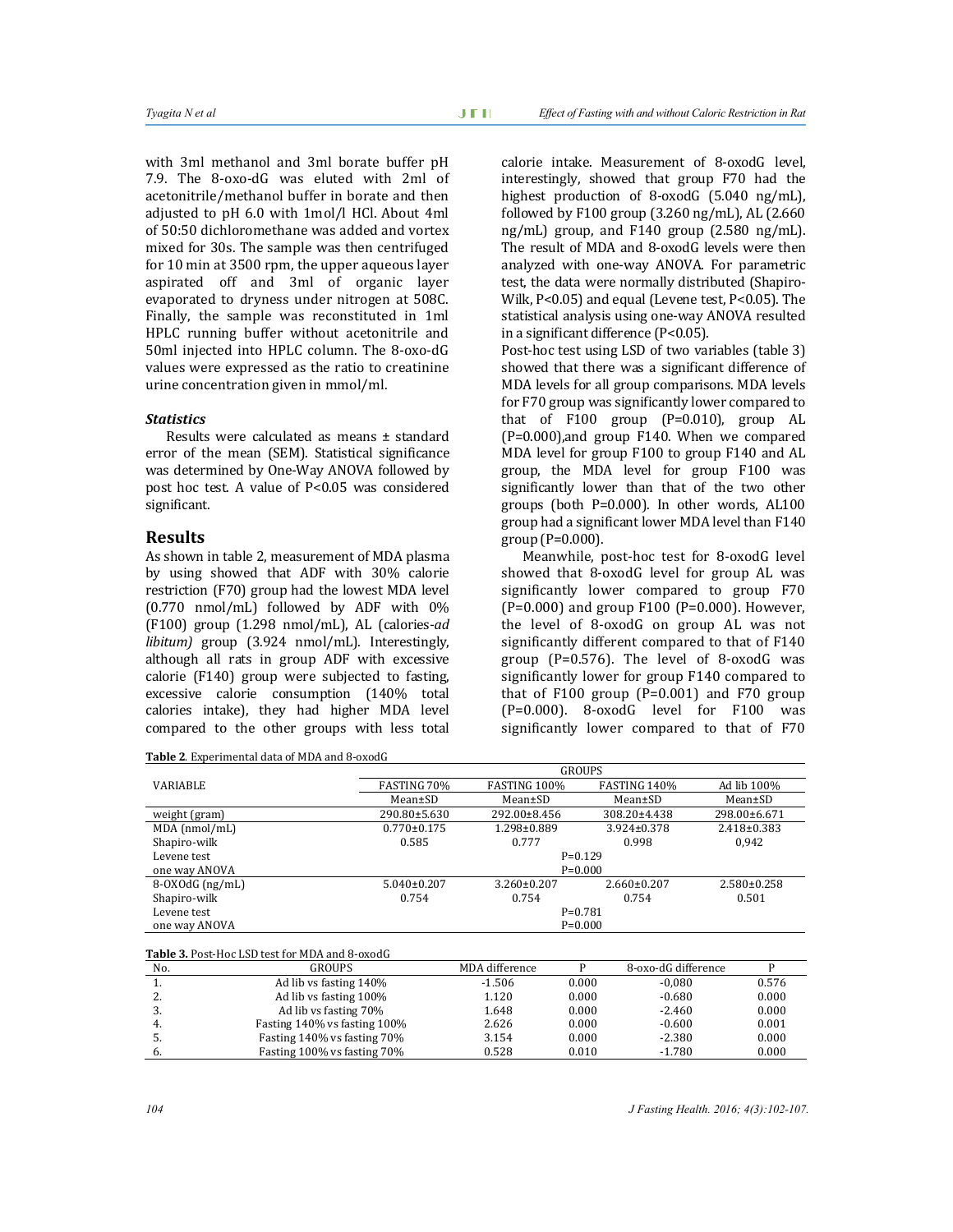group (P=0.000).

The relationship between MDA and 8-oxodG levels was analyzed using Pearson's correlation test. Pearson's correlation coefficient showed that there was a strong negative relationship (r=-0.737, P=0.000) between two variables (Table 2). This result indicates a reverse action of MDA and 8 oxodG productions, the lower MDA level, the higher 8-oxodG is produced.

#### **Discussion**

The positive effects of fasting is assumed to correlate with a reduction in oxidative stress related biomarkers attributed to a reduction in the calorie intake. This study investigated the effect of a thirty percent dietary restriction on the oxidative stress, a marker of degenerative diseases, induced in plasma and urine under simulated intermittent/alternate day fasting (ADF) rat model accompanied by caloric restriction. This was done in an attempt to show a beneficial effect of fasting when there is reduction in calorie intake for those partaking ADF. A caloric restriction was applied in order to counteract the increased oxidative stress associated with the increase in caloric intake (sugary food and drinks) during non-fasting (6). This present study showed that thirty percent caloric restriction implemented in these animals significantly decreased MDA levels in plasma of animal subjected to fasting with caloric-restricted at the end of the experiment.

This present study showed that 30% CR with ADF group had the lowest MDA level (0.770 nmol/mL) compared to other groups. Meanwhile, the highest MDA level was found in 140% calories-fasting group (3.924 nmol/mL) followed by 100% calories-*ad libitum* group (2.418 nmol/mL) and 100% calories-fasting group (1.298 nmol/mL) respectively. The present findings are consistent with the findings of the previous study investigating the effect of 80% CR diet on *S*D rats showing that rats subjected to 80% CR diet for 15 days had a lower MDA level compared to those subjected a higher calories consumption per day. The eighty percent CR diet for 2 weeks was able to alter the oxidative stress at cell membranes (13). The alteration of oxidative stress process at cell membrane (lipid peroxidase) is indicated by the level of cell membrane-oxidative stress indicator, MDA (8). This effect could result from The reduction of calorie intake or calorie

*J Fasting Health. 2016; 4(3):102-107. 105*

restriction that have been shown to down regulate metabolic rate causing a reduction of oxygen level and proton leakages at mitochondria (14). In consequence, the production of ROS at complex I and III will be reduced, and thus decreasing oxidative stress process, including at cell membrane that is indicated by a decrease of lipid peroxidase and MDA production (15, 16). In this study, fasting with 30% CR has been shown to reduce MDA level significantly on SD rats.

However, the thirty percent caloric restriction applied on these animals significantly increased urinary 8-oxodG levels of fasting rat with calorie-restricted at the end of the experiment. In contrast to the effect of 30% caloric restriction on MDA finding, the lowest level of urinary 8-oxodG level was found in AL (*ad libitum)* group (2.580 ng/mL), followed by F140 (2.660 ng/mL), F100 group (3.260 ng/mL), and F70 group- (5.040 ng/mL). This finding is different from that of study conducted by Wolfa et al.'s on SD rats aged 4 months with 60% CR. Wolfa et al found that the level of 8 oxodG level rats with 60% CR was decreased in many tissues, including brain, heart, liver, skeletal muscles, intestines, and lymphocytes (17). Another different finding was reported by a study of Stuart and his colleagues on rats aged 8 weeks with 60% CR for 14 months showing a decrease of DNA repair activity at the mitochondria in brain and kidney and, conversely, an increase at the mitochondria in liver. They also found that oxidative and mutation rate were decreased due to CR, but Base Excision Repair (BER) was not affected. Instead, there was an increase of BER nuclear activity in kidney about 26% (18). This is possible that this contradicting effect of urinary parameter on oxidative stress is related to the more effective DNA repair mechanism. In other words, although CR can reduce ROS production, however, at the same time it also increases the efficiency of DNA repair activities, for examples Nuclear Excision Repair (NER), BER, and double-strand break repair, and thus maintaining genomic stability. The concentration of modified nucleoside in urine reflects DNA damages on organism's body, and 8-oxodG at DNA cell reflects a balance between the breakdown and recovery processes (19). It is widely known that CR could increase sirtuin 1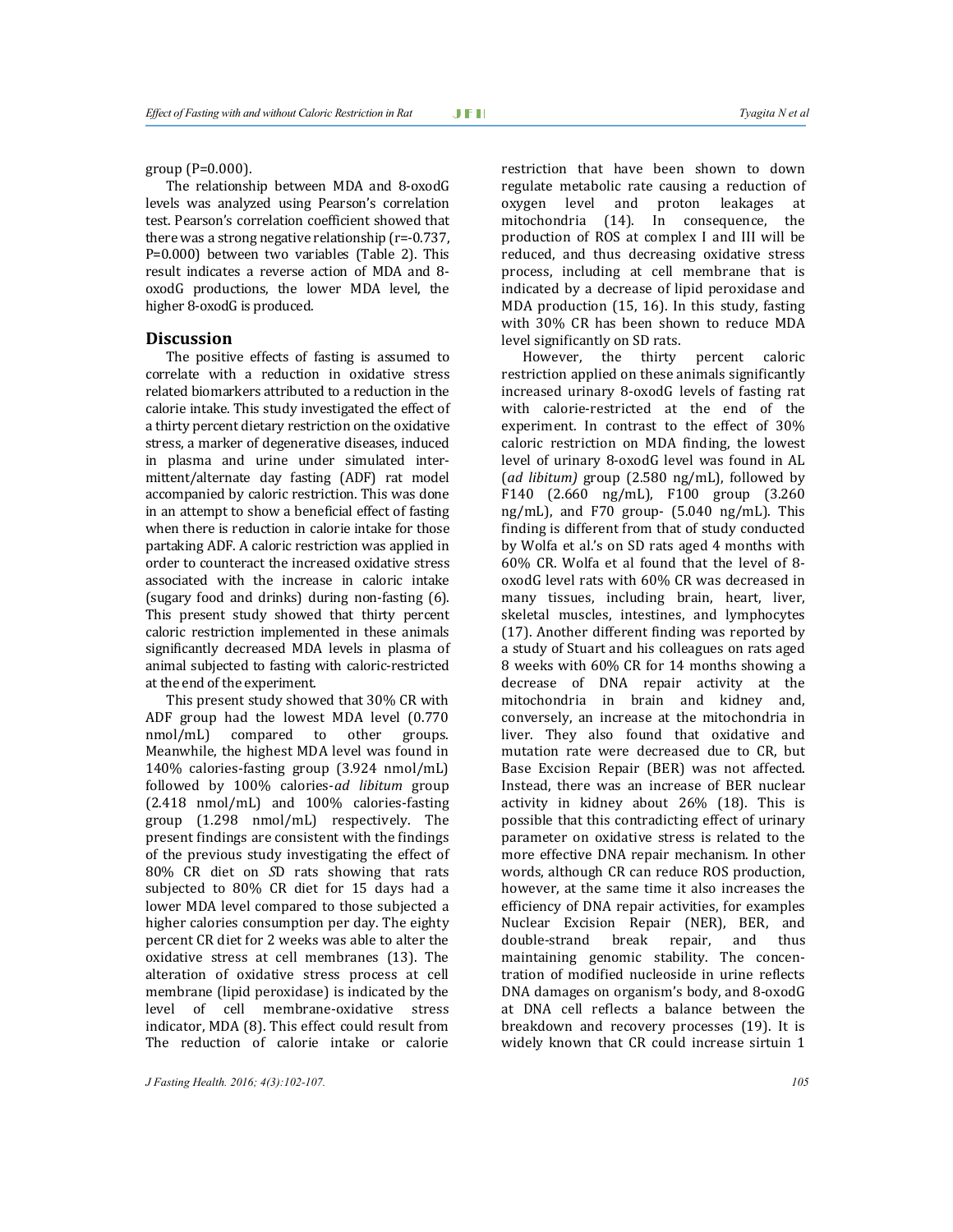(SIRT1), a cellular metabolism regulator, that will cause deacetylation at oxoguanine DNA glycosylase (OGG1) enzyme, leading to increase the excision of 8-oxodG site (20). SIRT1 is also known to cause deacetylation to Forkhead transcription factors (FOXO) 3, increasing the expression of several anti-oxidant enzymes, and helping the activities of DNA repair (21).

An excessive calorie intake is assumed to accelerate cell aging. In consequence the repair ability of 8-oxodG will be decreased due to several factors. For examples, aging could cause inability in transporting OGG-1 to cell core compartment as well as to mitochondria. Oxidative stress due to aging could also cause the alteration of OGG1 activities in subcellular targeting. Another mechanism by which aging could decrease 8 oxodG repair ability is because aging causes epigenetic changes through post-translational modification, and decreases the 8-oxodG's incision activities (22). Therefore, this present study suggest that besides increasing 8-oxod-G level, it is assumed that 30% CR might have driven DNA repair activities to be more efficient.

In this study, we found that the fasting rat with 30% CR group had the lowest average weight (9290.80 gr) compared to the other groups. This finding is quite similar with that of the previous study on male Wistar rats aged 3 months with 40% CR showing a reduction in body weight compared to the rats fed in *ad libitum* diet regimen (23). In a human study, adults subjected to CR with different composition also showed a significant reduction in their body weight (24). Thus, 30% CR has been shown to reduce body weight significantly. However, to gain insight into the mechanism of 30% CR effects on oxidative stress indicators, the activity of SIRT1, OGG1, FOX3, and BER.

#### **Conclusion**

The Intermittent fasting (IF) accompanied with 30% CR decreases MDA level, but not 8-oxodG level. This finding suggest the need for calorie restriction for fasting subjects. In other words, the beneficial effect of fasting requires decrease in overall caloric intake. The health benefit effect of fasting as a form of dietary restriction are not simply the result of the restriction of feeding time, but can be achieved by reduction in caloric intake. Further studies are important to investigate the effect of CR on SIRT1, OGG1, FOXO3, and BER to gain insight into the mechanism of caloric

restriction.

#### **Acknowledgments**

Authors would like to thank Mr. Yuliyanto in Centre for Food and Nutrition in Gadjah Mada University, Yogyakarta for assisting in animal preparation.

#### **References**

- 1. Trepanowski JF, Bloomer RJ. The impact of religious fasting on human health. Nutr J. 2010; 9:57.
- 2. Syarifuddin A. Puasa menuju sehat fisik-psikis. Jakarta: Gema Insani; 2003.
- 3. Saada DA, Selselet G, Belkacemi L, Chabane OA, Italhi M, Bekada AA, et al. Effect of Ramadan fasting on glucose, glycosylated haemoglobin, insulin, lipids and proteinous concentrations in women with non-insulin dependent diabetes mellitus. Afr J Biotechnol. 2010; 9(1):87-94.
- 4. Trabelsi K, El Abed K, Trepanowski JF, Stannard SR, Ghlissi Z, Ghozzi H, et al. Effects of Ramadan fasting on biochemical and anthropometric parameters in physically active men. Asian J Sports Med. 2011; 2(3):134-44.
- 5. Lee C, Longo V. Dietary restriction with and without caloric restriction for healthy aging. F1000Res. 2016; 5(117):7.
- 6. Fedail SS, Murphy D, Salih SY, Bolton CH, Harvey RF. Changes in certain blood constituents during Ramadan. Am J Clin Nutr. 1982; 36(2):350-3.
- 7. Da Ros R, Assaloni R, Ceriello A. Postprandial hyperglycemia and diabetic complications. Rec Prog Med. 2005; 96(9):436-44.
- 8. Palmieri B, Sblendorio V. Oxidative stress tests: overview on reliability and use. Part I. Eur Rev Med Pharmaco Sci. 2007; 11(5):309-42.
- 9. Devasagayam TP, Tilak JC, Boloor KK, Sane KS, Ghaskadbi SS, Lele RD. Free radicals and antioxidants in human health: current status and future prospects. J Assoc Physicians India. 2004; 52:794-804.
- 10. Anton S, Leeuwenburgh C. Fasting or caloric restriction for healthy aging. Exp Gerontol. 2013; 48(10):1003-5.
- 11. Moselhy HF, Reid RG, Yousef S, Boyle SP. A specific, accurate, and sensitive measure of total plasma malondialdehyde by HPLC. J Lipid Res. 2013; 54(3):852-8.
- 12. Espinosa O, Jiménez-Almazán J, Chaves FJ, Tormos MC, Clapes S, Iradi A, et al. Urinary 8-oxo-7, 8 dihydro-2′-deoxyguanosine (8-oxo-dG), a reliable oxidative stress marker in hypertension. Free Radical Res. 2007; 41(5):546-54.
- 13. Jayroe J, Soulsby M, Chowdhury P. Attenuation of tissue oxidative stress by dietary restriction in rats on simulated microgravity. Ann Clin Lab Sci. 2012; 42(2):140-4.